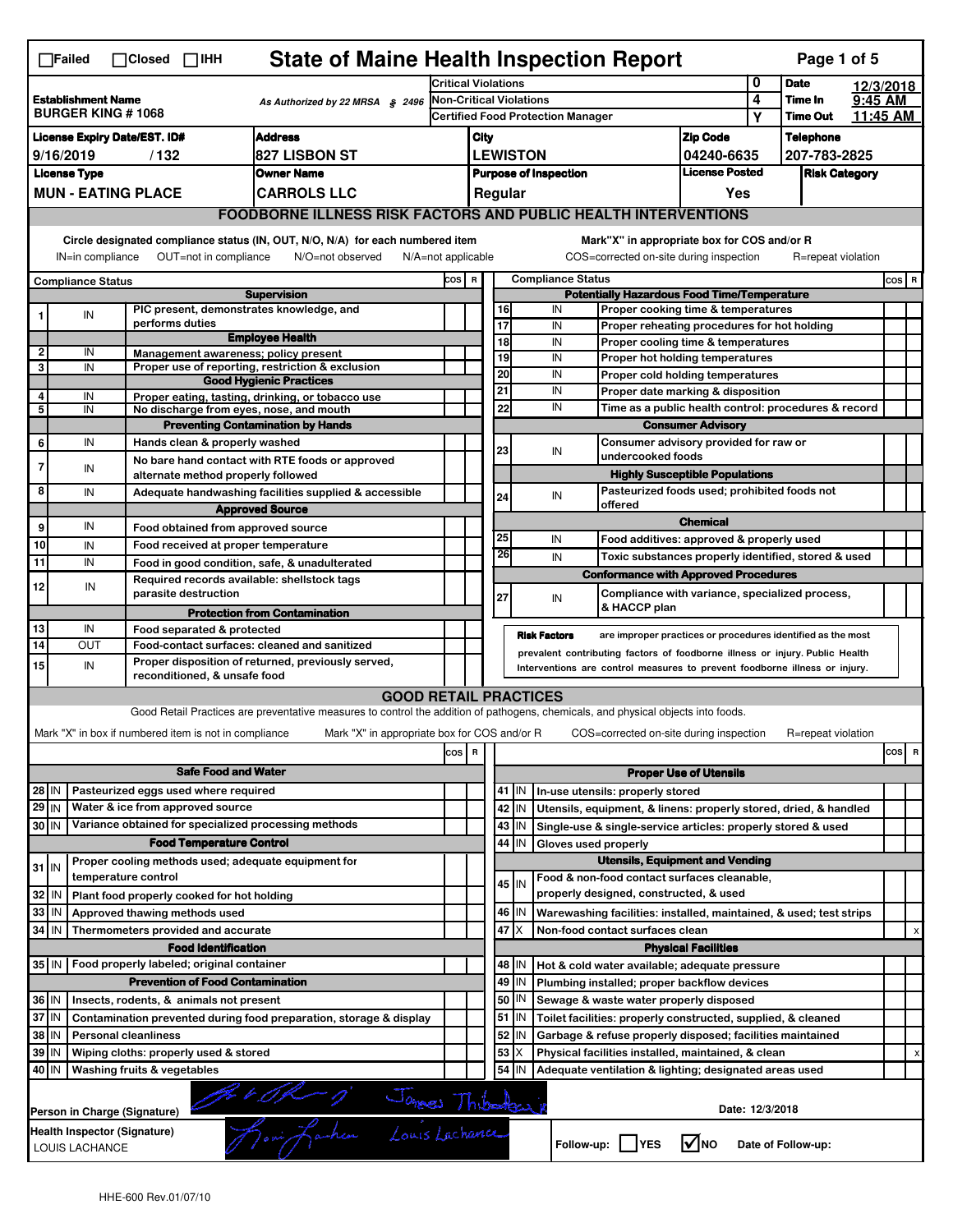|                                                       |                          | <b>State of Maine Health Inspection Report</b> | Page 2 of 5                                                         |  |  |  |  |  |  |  |
|-------------------------------------------------------|--------------------------|------------------------------------------------|---------------------------------------------------------------------|--|--|--|--|--|--|--|
| <b>Establishment Name</b><br><b>BURGER KING #1068</b> |                          | As Authorized by 22 MRSA § 2496                | 12/3/2018<br><b>Date</b>                                            |  |  |  |  |  |  |  |
| License Expiry Date/EST. ID#<br>9/16/2019<br>/ 132    | Address<br>827 LISBON ST | City / State<br><b>LEWISTON</b><br>МE          | <b>Zip Code</b><br><b>Telephone</b><br>1207-783-2825<br>104240-6635 |  |  |  |  |  |  |  |
| <b>Temperature Observations</b>                       |                          |                                                |                                                                     |  |  |  |  |  |  |  |
| Location                                              | Temperature              | <b>Notes</b>                                   |                                                                     |  |  |  |  |  |  |  |

| 1/2 and 1/2 creamer | $37*$       | Drive thru cooler unit      |
|---------------------|-------------|-----------------------------|
| Breakfast sandwich  | $155*$      | Hot holding                 |
| Hot water           | $117*$      | Hand wash sink              |
| Hot water           | $115*$      | 3 bay sink                  |
| Cut lettuce         | $41*$       | Counter top production area |
| Cooked beef patties | $162*$      | Hot holding unit            |
| American cheese     | $38^{\ast}$ | Salad deli cooler unit      |

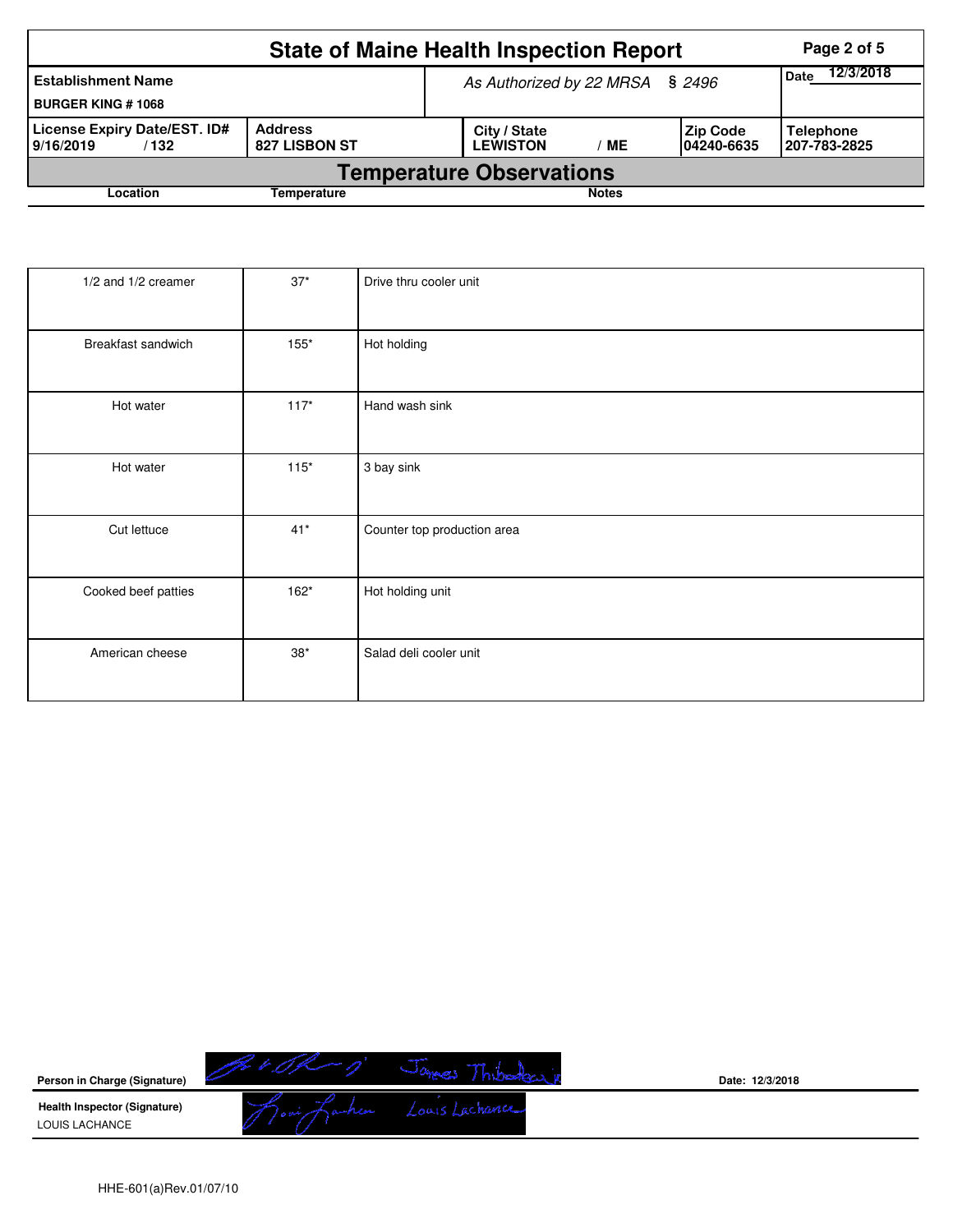|                                                                                                                                                    | Page 3 of 5                     |                                 |    |                               |  |  |  |  |  |
|----------------------------------------------------------------------------------------------------------------------------------------------------|---------------------------------|---------------------------------|----|-------------------------------|--|--|--|--|--|
| <b>Establishment Name</b>                                                                                                                          | <b>Date</b>                     | 12/3/2018                       |    |                               |  |  |  |  |  |
| <b>BURGER KING #1068</b>                                                                                                                           |                                 |                                 |    |                               |  |  |  |  |  |
| License Expiry Date/EST. ID#<br>9/16/2019<br>/132                                                                                                  | <b>Address</b><br>827 LISBON ST | City / State<br><b>LEWISTON</b> | ME | <b>Zip Code</b><br>04240-6635 |  |  |  |  |  |
| <b>Observations and Corrective Actions</b>                                                                                                         |                                 |                                 |    |                               |  |  |  |  |  |
| Violations cited in this report must be corrected within the time frames below, or as stated in sections<br>8-405.11 and 8-406.11 of the Food Code |                                 |                                 |    |                               |  |  |  |  |  |
| 14: 4-602.11.(E): N: Non-potentially hazardous food contact surfaces are not cleaned with proper frequency.                                        |                                 |                                 |    |                               |  |  |  |  |  |

INSPECTOR NOTES: Coca-cola frozen drink machine needs cleaning and sanitizing. Dispensing parts not cleaned frequently enough.

47: 4-602.13: N: Non-food contact surfaces are not cleaned at a frequency necessary to preclude accumulation of soil residues.

INSPECTOR NOTES: \*\*REPEAT\*\* Area above french fry holding needs cleaning. Accumiliation of dust and paper material from napkin dispenser.

53: 6-501.11: N: The physical facilities are in disrepair.

INSPECTOR NOTES: Protective light cover is broken in drive thru service area. Replace

53: 6-501.12: N: The physical facilities are not clean.

INSPECTOR NOTES: \*\*REPEAT\*\* Coving throughout service and prduction area has build up of grease. Walls in service area need cleaning.

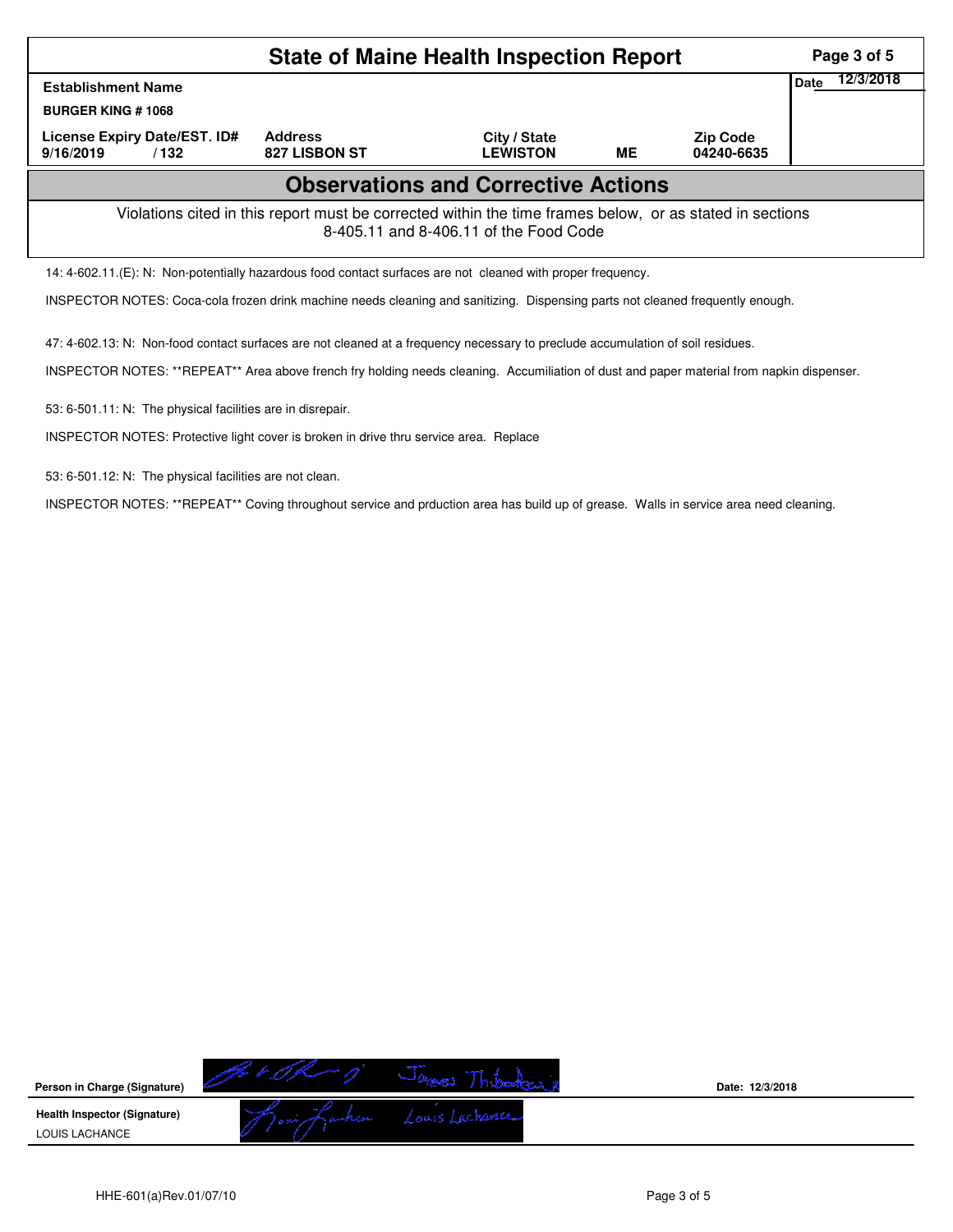| <b>State of Maine Health Inspection Report</b>    |                                 |                                 |    |                               |             |           |  |  |  |
|---------------------------------------------------|---------------------------------|---------------------------------|----|-------------------------------|-------------|-----------|--|--|--|
| <b>Establishment Name</b>                         |                                 |                                 |    |                               | <b>Date</b> | 12/3/2018 |  |  |  |
| <b>BURGER KING #1068</b>                          |                                 |                                 |    |                               |             |           |  |  |  |
| License Expiry Date/EST. ID#<br>9/16/2019<br>/132 | <b>Address</b><br>827 LISBON ST | City / State<br><b>LEWISTON</b> | MЕ | <b>Zip Code</b><br>04240-6635 |             |           |  |  |  |
| الممالم الاسمية المممومية                         |                                 |                                 |    |                               |             |           |  |  |  |

## **Inspection Notes**

Certified Food Protection Manager: Cindy Bennett exp. 1/30/23, James Thibodeau exp. 8/25/22

Unless directed otherwise, all Eating Establishments are required to submit a copy of their Certified Food Protection Manager (CFPM) certificate. A CFPM must be hired at the time of a new eating establishment opening or within 60 days of when a CFPM leaves employment. For a list of CFPM courses and trainers go to http://www.maine.gov/healthinspection/training.htm Please provide a copy of this certification(s) to Carol Gott, Health Inspection Program, 286 Water St. 3rd Floor, Augusta, ME 04333, carol.gott@maine.gov or faxing to 207-287-3165.

Please include the name of your establishment and the establishment ID# with your certification(s).

Employee Health Policy:

The Health Inspection Program has implemented an educational public health initiative on Employee Health on March 1, 2017. The policy handouts will be provided to you by your inspector and reviewed during inspection for compliance. They are also available on the Program's website: http://www.maine.gov/healthinspection

2013 Maine Food Code Adoption:

The Maine Food Code was adopted in October of 2013. Please refer to our website for a copy, http://www.maine.gov/healthinspection. Following are a few of the major changes: \* No Bare Hand Contact with Ready-To-Eat Food. \* Establishments must have clean-up procedures for employees to follow following vomiting and diarrheal events. \* Date marking of Ready-to-eat potentially hazardous foods.

Violation Correction Timeframe:

Critical violations should be corrected on site, but in any event, within 10 days. The licensee must contact Louis Lachance when the critical violation has been addressed at 207-513-3125 extension 3224 or at llachance@lewistonmaine.gov. Non-critical violations must be corrected within 30 days. Failure to satisfactorily correct these violations before the follow-up inspection may result in enforcement proceedings by the Department to include fines and penalties. License renewals can be denied if violations are not corrected within the noted timeframes.

C= Critical violation and NC= Non-critical violation:

"Critical violation" means a provision of the Food Code that, if in non-compliance, is more likely than other violations to contribute to food contamination, illness or environmental health hazard.

Additional Inspection Fee:

License fees provide for two inspections per year. When additional inspections are required, the Department may charge an additional \$100 fee to cover the costs of each additional inspection or visit.

## Document Retention/Posting:

Pursuant to the Maine Food Code, the establishment's current license must be displayed. In addition, a sign or placard must be posted in a conspicuous area notifying consumers that a copy of the most recent inspection report is available upon request. CFPM certificates must be posted in a conspicuous area and must be available to the Department upon request.